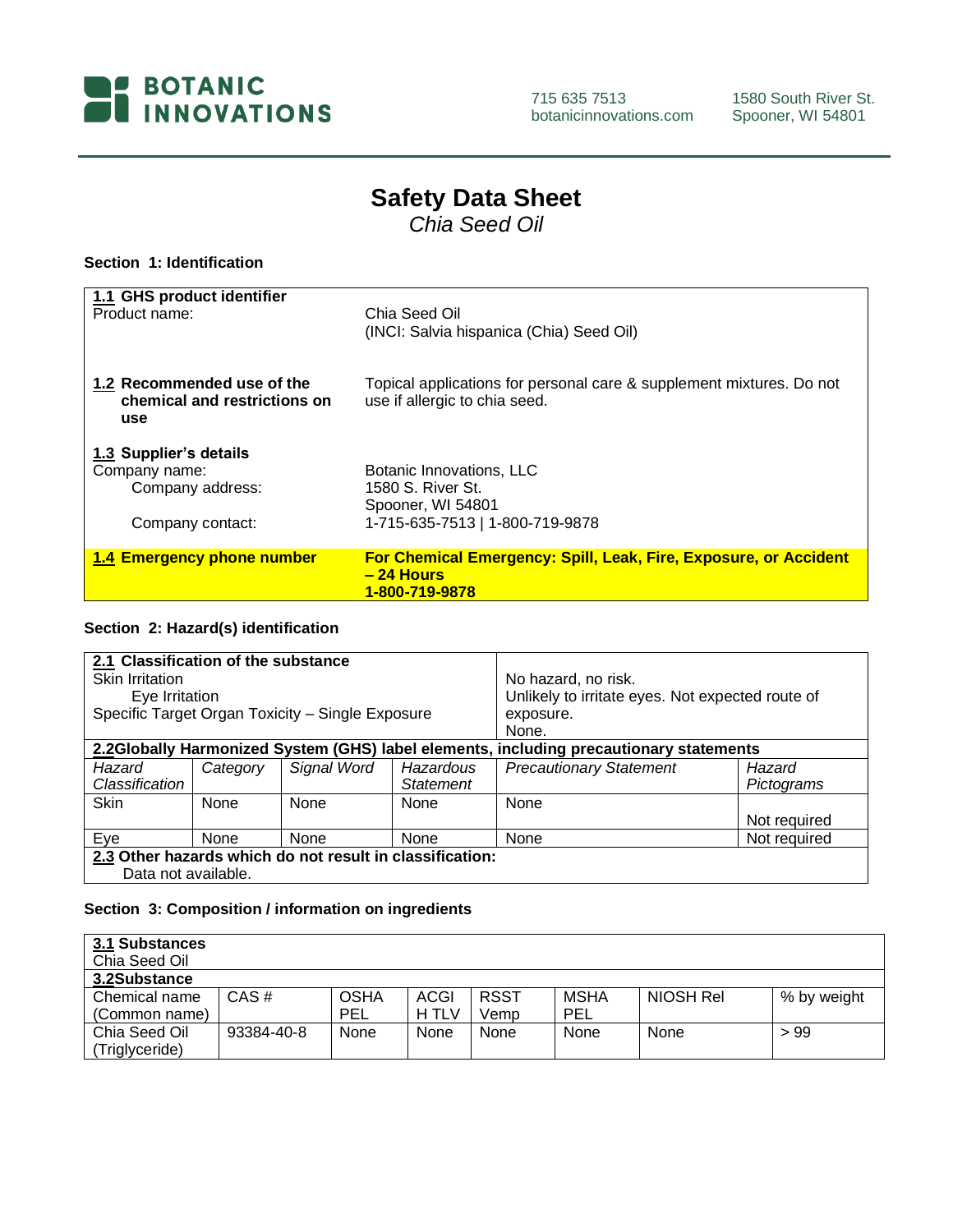#### **Section 4: First-aid measures**

| 4.1 Description of necessary first-aid measures: |                                                                                          |
|--------------------------------------------------|------------------------------------------------------------------------------------------|
| Eye Contact:                                     | • Check for and remove any contact lenses. Immediately flush eyes with                   |
|                                                  | running water for at least 15 minutes, keeping eyelids open. Cold water may              |
|                                                  | be used. If symptoms persist get medical attention.                                      |
| Skin Contact:                                    | • Remove contaminated clothing. If skin irritation does occur, wash with water           |
|                                                  | and soap and rinse thoroughly. If skin irritation continues, consult a doctor.           |
| Inhalation:                                      | • Remove victim immediately from source of exposure. Seek medical attention.             |
| Ingestion:                                       | . Not expected to be toxic. If ingested do NOT induce vomiting unless directed           |
|                                                  | to do so by medical personnel. Seek immediate medical advice.                            |
|                                                  | 4.2 Indication of immediate medical attention and special treatment needed if necessary. |
| None known.                                      |                                                                                          |

# **Section 5: Fire-fighting measures**

| 5.1 Flash Point:                                                                                        |
|---------------------------------------------------------------------------------------------------------|
| $>200^{\circ}$ C                                                                                        |
| 5.2 Suitable extinguishing media:                                                                       |
| Extinguish using appropriate materials. Avoid using water. Use smothering materials, treat as oil fire. |
| 5.3 Specific hazards arising from the chemical:                                                         |
| Contains oil. May splatter and foam from contact with water. Avoid contact with hot oil                 |
| 5.4 Special protective actions for fire-fighters:                                                       |
| Personnel should use self-contained breathing apparatus and wear protective clothing.                   |

#### **Section 6: Accidental release measures**

| 6.1 Personal precautions, protective equipment and emergency procedures                                     |
|-------------------------------------------------------------------------------------------------------------|
| Wear protective clothing, wear protective breathing apparatus, follow general fire precautions indicated in |
| the workplace.                                                                                              |
| <b>6.2 Environmental precautions</b>                                                                        |
| Do not allow product to reach sewage system or any waterways. Inform respective authorities in case of      |
| spillage into waterways or sewage system.                                                                   |
| 6.3 Methods and materials for containment and cleaning up                                                   |
| Collect oil using appropriate absorptive substances.                                                        |

#### **Section 7: Handling and storage**

#### **7.1 Precautions for safe handling**

Handle in accordance with good industrial hygiene and safety practice. Ensure good ventilation or exhaust in workplace. Do not allow contact with eyes. **7.2 Conditions for safe storage, including any incompatibles**

Store in tightly closed original container in a dry and cool place. **Avoid contact with alkaline substances, will react, and produce heat.**

#### **Section 8: Exposure control / personal protection**

| 8.1 Control parameters                                                                      |
|---------------------------------------------------------------------------------------------|
| Not specific.                                                                               |
| Vegetable oil mist - NIOSH REL: 10mg/m <sup>3</sup> TWA, OSHA PEL: 15mg/m <sup>3</sup> TWA* |
| *CDC, NIOSH Pocket Guide to Chemical Hazards                                                |
| 8.2 Appropriate engineering controls                                                        |
| Provide appropriate exits from rooms containing material.                                   |
| 8.3 Individual protection measures, such as personal protective equipment (PPE)             |
| General: Goggles, lab coat, gloves, hairnet, dust/mist type mask recommended.               |
|                                                                                             |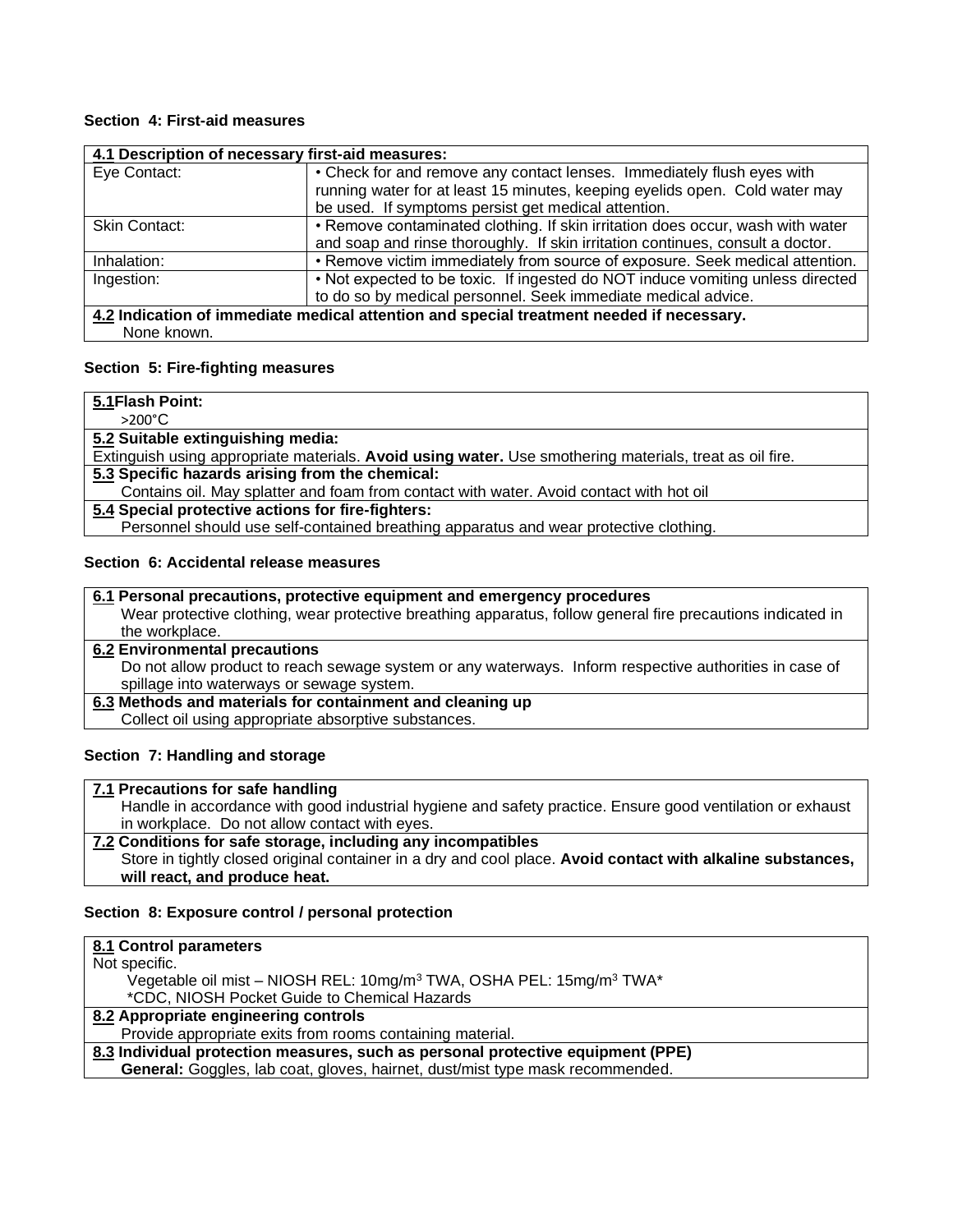**Other protection:** For prolonged or repeated contact use suitable gloves; use approved safety goggles or face shield; wear appropriate clothing to prevent possibility of skin contact; wash at the end of each work shift and before eating, smoking, and using the toilet.

#### **Section 9: Physical and chemical properties**

| <b>Physical State:</b>                        | Free flowing, liquid oil.                  |
|-----------------------------------------------|--------------------------------------------|
| Appearance:                                   | Gold colored                               |
| Odor:                                         | Characteristic.                            |
| pH:                                           | ΝA                                         |
| Melting:                                      | ΝA                                         |
| <b>Boiling Point:</b>                         | <b>NA</b>                                  |
| Flash Point:                                  | $>200^{\circ}$ C                           |
| Flammability:                                 | No.                                        |
| Upper/lower flammability or explosive limits: | <b>NA</b>                                  |
| Vapor pressure:                               | ΝA                                         |
| Bulk density:                                 | <b>NA</b>                                  |
| Specific Gravity:                             | 0.925-0.935                                |
| Solubility(ies) in water 20 C:                | Insoluble in water. Soluble in other oils. |
| Decomposition temperature:                    | Not available.                             |

#### **Section 10: Stability and reactivity**

| 10.1 Chemical stability                                                                          |
|--------------------------------------------------------------------------------------------------|
| Stable under normal temperature and pressure.                                                    |
| <b>10.2 Chemical reactivity</b>                                                                  |
| Does not react with water. Will generate heat in contact with lye and other alkaline substances. |
| 10.3 Conditions to avoid                                                                         |
| Avoid alkaline substances.                                                                       |
| 10.4 Hazardous decomposition products                                                            |
| Not known.                                                                                       |

#### **Section 11: Toxicological information**

| 11.1 Substance                                                                     |                                                                   |                                                                                               |  |
|------------------------------------------------------------------------------------|-------------------------------------------------------------------|-----------------------------------------------------------------------------------------------|--|
| a) No toxic data recorded.                                                         | No data available for acute toxicity. No data found in literature |                                                                                               |  |
|                                                                                    | search.                                                           |                                                                                               |  |
| b) Skin corrosion / irritation                                                     |                                                                   | No data available for adult skin.                                                             |  |
| c) Serious eye damage / irritation                                                 | No data available.                                                |                                                                                               |  |
| d) Respiratory or skin sensitization                                               |                                                                   | Not expected route of exposure.                                                               |  |
| e) Germ cell mutagenicity                                                          | No data available.                                                |                                                                                               |  |
| f) Carcinogenicity                                                                 | IARC:                                                             | Not classified as a human carcinogen.                                                         |  |
|                                                                                    | ACGIH:                                                            | Not classified as a human carcinogen.                                                         |  |
|                                                                                    | NTP:                                                              | Not classified as a human carcinogen.                                                         |  |
|                                                                                    | OSHA:                                                             | Not classified as a human carcinogen.                                                         |  |
| 11.2 Information on the likely routes of exposure                                  |                                                                   |                                                                                               |  |
| Skin and ingestion.                                                                |                                                                   |                                                                                               |  |
| 11.3 Symptoms related to the physical, chemical and toxicological characteristics  |                                                                   |                                                                                               |  |
| To the best of our knowledge, this is a vegetable oil and is not considered toxic. |                                                                   |                                                                                               |  |
|                                                                                    |                                                                   | 11.4 Delayed and immediate effects and also chronic affects from short and long term exposure |  |
| Not determined.                                                                    |                                                                   |                                                                                               |  |
| 11.5 Numerical measures of toxicity (such as acute toxicity estimates)             |                                                                   |                                                                                               |  |
| Not determined.                                                                    |                                                                   |                                                                                               |  |
|                                                                                    |                                                                   |                                                                                               |  |
|                                                                                    |                                                                   |                                                                                               |  |
| 11.6 Interactive effects                                                           |                                                                   |                                                                                               |  |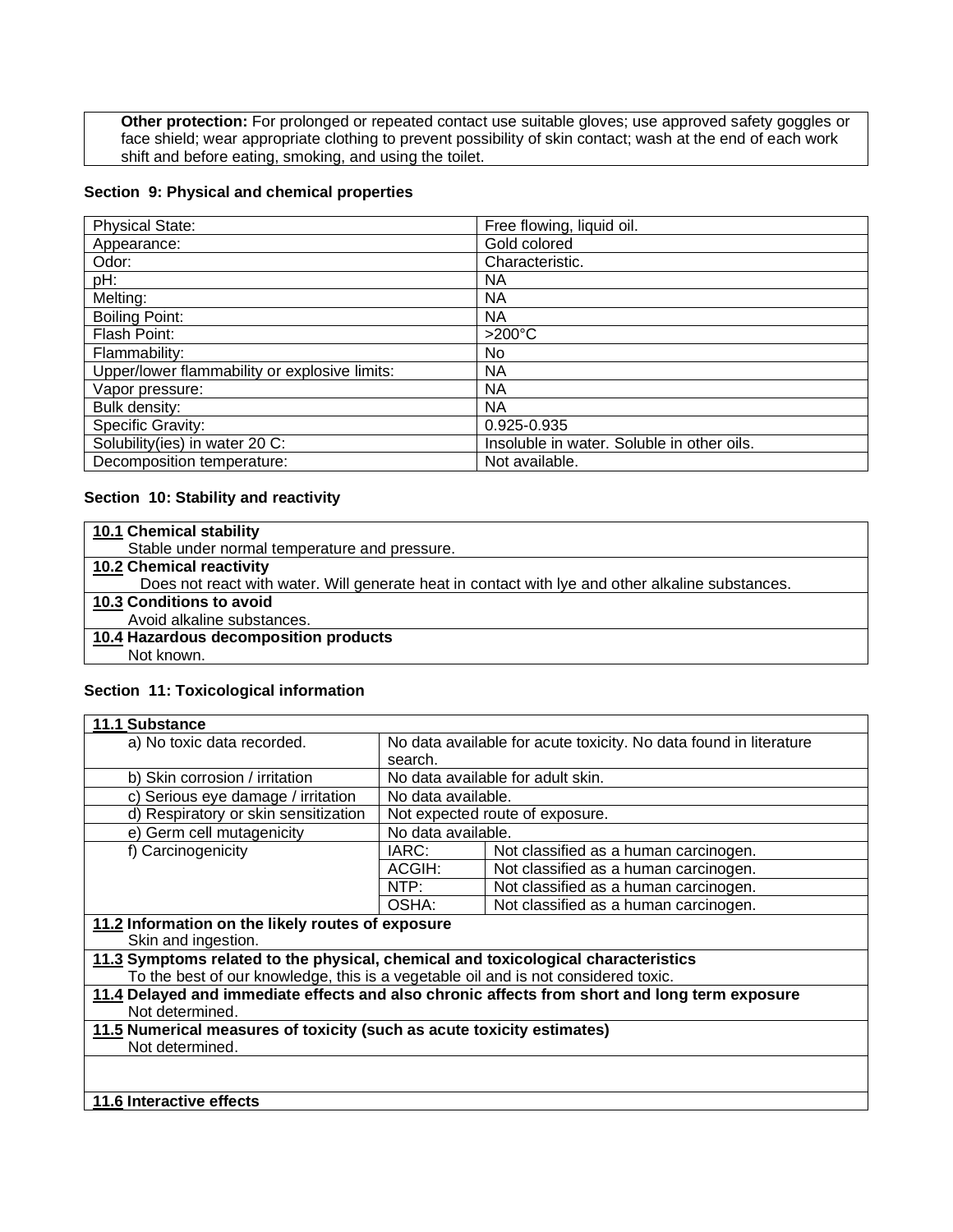Interacts with alkaline substances.

#### **Section 12: Ecological information**

| 12.1 Info summary of Ecological information                                                         |                                            |  |  |  |  |
|-----------------------------------------------------------------------------------------------------|--------------------------------------------|--|--|--|--|
| The ingredient is not classified as environmentally hazardous. However, this does not exclude the   |                                            |  |  |  |  |
| possibility that large or frequent spills can have a harmful or damaging effect on the environment. |                                            |  |  |  |  |
| 12.2 Eco-toxicological properties of specific substances                                            |                                            |  |  |  |  |
| See each category below for specific substances.                                                    |                                            |  |  |  |  |
| 12.3 Toxicity                                                                                       |                                            |  |  |  |  |
| Eco-toxicity (aquatic and terrestrial, where available):                                            |                                            |  |  |  |  |
|                                                                                                     |                                            |  |  |  |  |
| <b>Acute Fish Toxicity:</b>                                                                         |                                            |  |  |  |  |
|                                                                                                     | LC50 - not available.                      |  |  |  |  |
| LC50 - not available.                                                                               |                                            |  |  |  |  |
|                                                                                                     | Toxicity to aquatic plants- not available. |  |  |  |  |
| Toxicity to microorganisms- not available.                                                          |                                            |  |  |  |  |
| Toxicity Threshold - Unknown.                                                                       |                                            |  |  |  |  |
| Summary: Not known as toxic.                                                                        |                                            |  |  |  |  |
| 12.4 Persistence and degradability                                                                  |                                            |  |  |  |  |
| <b>Substance</b><br>Known to be biodegradable.                                                      |                                            |  |  |  |  |
| 12.5 Bio-accumulative potential                                                                     |                                            |  |  |  |  |
| <b>Substance</b><br>Not bio-accumulating.                                                           |                                            |  |  |  |  |
| 12.6 Mobility in soil                                                                               |                                            |  |  |  |  |
| <b>Substance</b>                                                                                    | Unknown.                                   |  |  |  |  |
| 12.7 Other adverse effects                                                                          |                                            |  |  |  |  |
| <b>Substance</b>                                                                                    | Unknown.                                   |  |  |  |  |
|                                                                                                     |                                            |  |  |  |  |

#### **Section 13: Disposal considerations**

#### **13.1 Disposal methods**

Observe all federal, state and local environmental regulations. Member State specific and Community specific provisions must be considered. Considering the relevant known environmental and human health hazards of the material, review and implement appropriate technical and procedural wastewater and waste disposal measures to prevent occupational exposure and environmental release. It is recommended that waste minimization be practiced. The best available technology should be utilized to prevent environmental release. This may include destructive techniques for waste and wastewater. In extreme situation, contact a licensed professional waste disposal service to dispose of this material.

#### **Section 14: Transportation information**

| 14.1 UN Number                                         |
|--------------------------------------------------------|
| Not regulated.                                         |
| 14.2 UN Proper Shipping Name                           |
| Consumer commodity.                                    |
| 14.3 Transportation hazard class(es):                  |
| None.                                                  |
| 14.4 Packing group, if applicable                      |
| None.                                                  |
| 14.4.1 Marking requirements                            |
| Not required for retail packages.                      |
| <b>14.5 Environmental hazards</b>                      |
| Substance not determined. Avoid exposure to waterways. |
| 14.6 Special precautions for user                      |
| None.                                                  |
|                                                        |